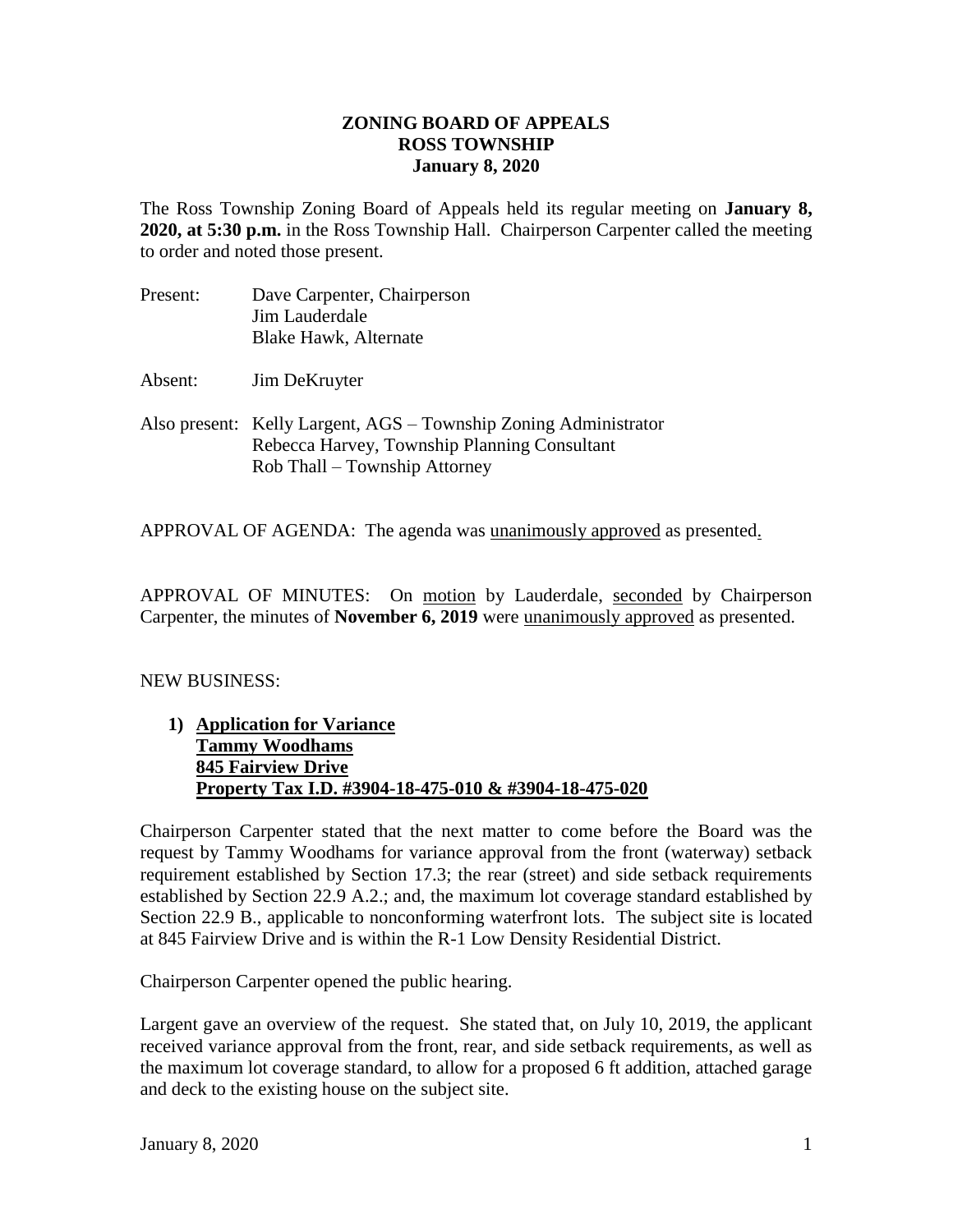She explained that the project contractor passed away in October, 2019 and that consequently the building additions never moved forward. A new contractor has since been retained and has advised the applicant that the existing building should be removed due to foundation damage.

A new house of similar size and located on the same footprint as the original building, as well as an attached garage, is now proposed. The applicable locational dimensions are as follows:

| front (waterway) setback -   | 50 ft required; 19 ft approved in 2019; 19 ft proposed    |
|------------------------------|-----------------------------------------------------------|
| side (north) setback -       | 10 ft required; 5 ft approved in 2019; 5 ft proposed      |
| side (south) setback -       | 10 ft required; 10 ft existed in 2019; 8 ft proposed      |
| rear (street side) setback - | 20 ft required; 9-17 ft approved in 2019; 8-9 ft proposed |
| lot coverage -               | 36.1% allowed; 52.5% approved in 2019; 52.6% proposed     |

In response to Board questions, Largent confirmed how lot area measurements were derived and how the front and side setback requirements were determined.

Tammy Woodhams was present on behalf of the application. She reiterated that her circumstance was unfortunate in that she had obtained the necessary approvals but had recently learned that the existing house has foundation problems and needs to be removed due to safety concerns. Woodhams noted that the proposed house is similar in size to the existing house; the proposed garage is quite small (22 ft x 22 ft); and, that the size/mass of the proposed construction is similar to buildings in the surrounding area.

Chairperson Carpenter referenced correspondence received from Scott and Bonnie Sawusch wherein objection to the requested side setback variances was noted.

No further public comment was offered on the matter. The public comment portion of the public hearing was closed.

Chairperson Carpenter stated that the minimum dwelling size allowed is 1040 sq ft, noting that the proposed house is larger than required. He further noted that the property is small and questioned if the proposed house is too large for the property. He questioned whether the proposed building size was consistent with the size of homes in the area.

Lengthy discussion ensued regarding the building envelope created through the application of the setback and lot coverage requirements. There was consensus that the front and rear setback requirements reduce the depth of the building envelope on the site to 10 ft and that reasonable/permitted use of the property could not occur without some relief from these standards.

It was calculated that a 19 ft front setback (as proposed); an 8-9 ft rear setback (as proposed); and 10 ft side setbacks (as required) would allow a 2700 sq ft building footprint, and a resulting lot coverage of 47.5%. Board members noted that a 2700 sq ft building footprint minus the garage would equate to 2200 sq ft of first floor living area,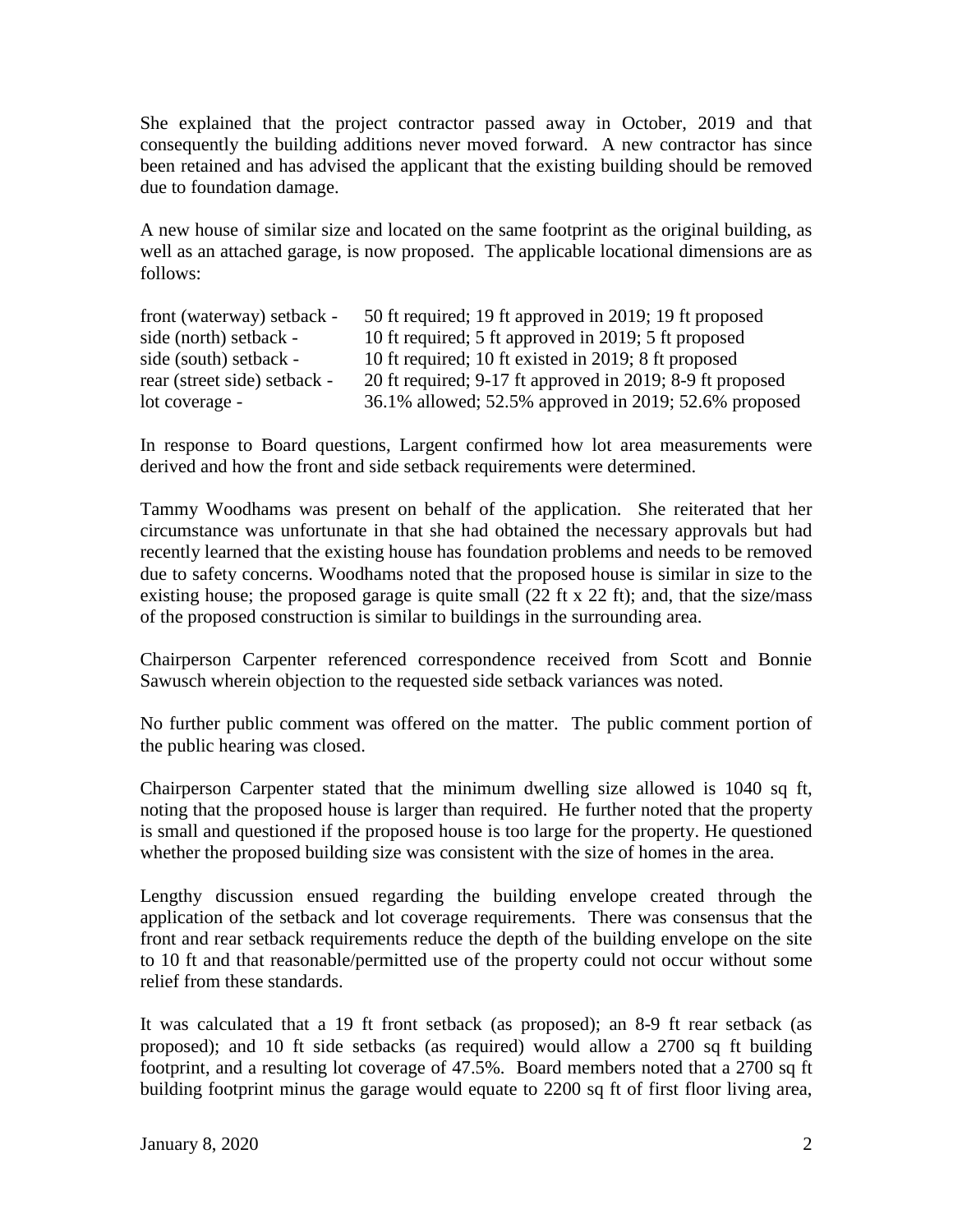well in compliance with the minimum dwelling size standards; and, a 47.5% lot coverage would be less than the proposed 52.6% coverage but still in excess of the 36.1% lot coverage allowed.

It was then calculated that a 19 ft front setback (as proposed); an 8-9 ft rear setback (as proposed); 10 ft side setbacks (as required); and, 36.1% lot coverage (as required), would allow a 2000 sq ft building footprint, or 1500 sq ft of first floor living area, still in compliance with the minimum dwelling size standards.

Chairperson Carpenter then led the Board through a review of the variance criteria set forth in Section 23.8 A. With respect to the four variances requested, the following findings were noted:

- #1 Residential use of the subject property is proposed to continue and is permitted within the R-1 District.
- #2 The front and rear setback requirements leave only a 10 ft deep building envelope on the site; reasonable/permitted use of the property cannot occur without variance approval from these standards. The proposed 19 ft front setback will not place the building forward of adjacent buildings nor interfere with sight lines in the area. The proposed 8-9 ft rear setback is generally consistent with rear setbacks along Fairview Drive, noting that the adjacent property to the south has a rear setback of nearly 0 ft. It was further noted that the proposed front and rear setbacks are similar to the setbacks approved in 2019.

The subject site is wide and offers adequate area in which to meet the 10 ft side setback requirement, as long as relief from the front and rear setback requirements is provided.

Limiting lot coverage to 36.1% will allow for placement of a 2000 sq ft building footprint (1500 sq ft first floor living area) on the property, in compliance with minimum dwelling size standards and the 10 ft side setback requirement. However, increasing the lot coverage limit to 47.5% will allow for placement of a 2700 sq ft building footprint (2200 sq ft first floor living area) on the property, in compliance with minimum dwelling size standards and the 10 ft side setback requirement, and still result in less lot coverage than approved in 2019.

#3 In determining substantial justice, a review of the surrounding area was conducted. The following was noted: the proposed front and rear setbacks are consistent with the setbacks on adjacent lots and within the general area; compliance with the 10 ft side setback requirement is necessary to provide separation from adjacent properties and maintain consistency with area building patterns; and, 47.5% lot coverage is similar to lot coverages on area properties, specifically those to the south of the subject site.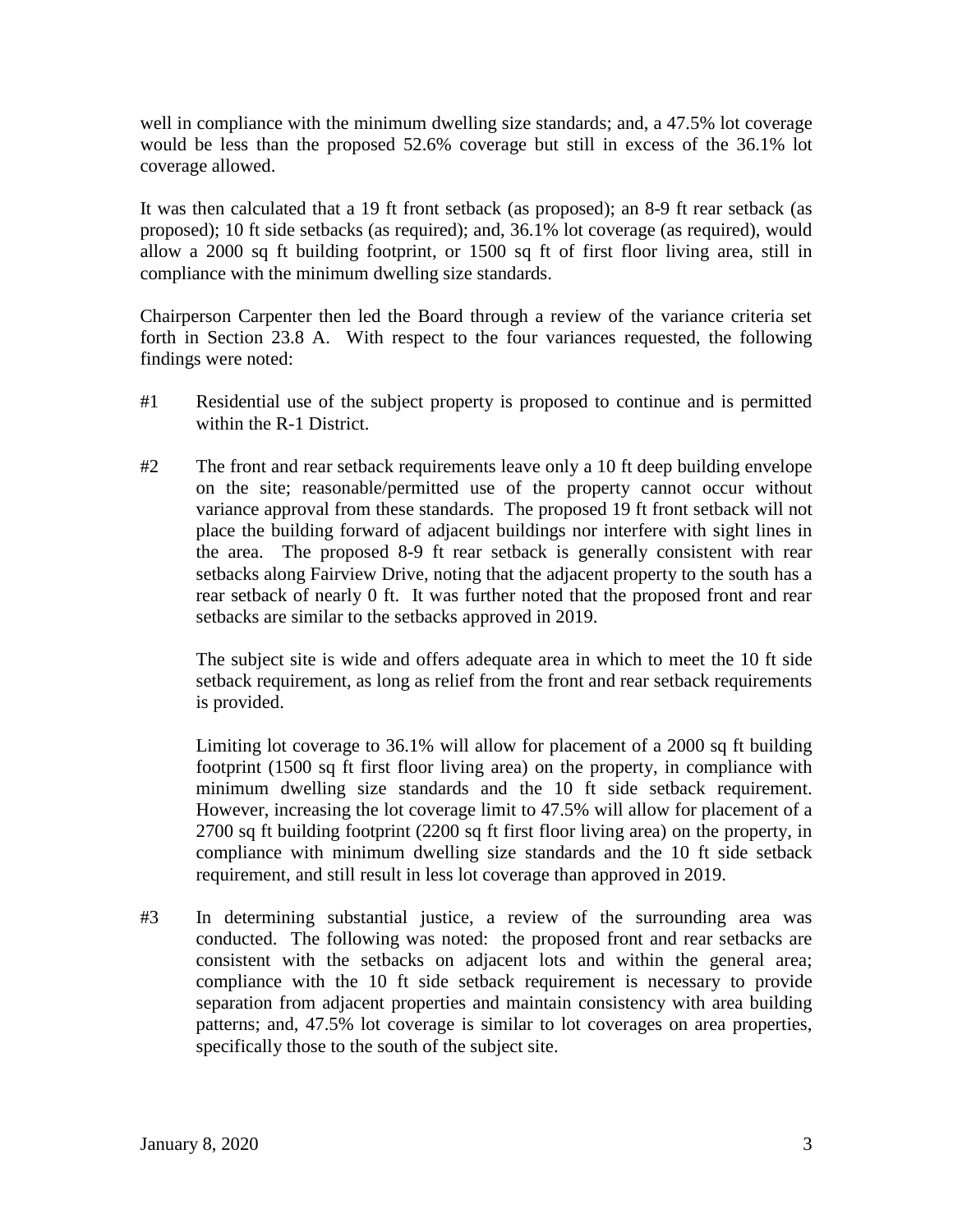- #4 The reduced building envelope on the property is a result of the limited depth of the lot. Although the substandard size and width of the lot are common to waterfront properties in the area, it was noted that the shallowness of the property is a unique physical circumstance of the site.
- #5 The proposed construction is at the discretion of the applicant and is a self-created hardship.
- #6 In consideration of the intent of the required setback and lot coverage standards, it was noted that the proposed construction will further the intent of the Ordinance by maintaining building setbacks that allow reasonable/permitted use of the property while effectively protecting sight lines and maintaining building alignment; removing a side yard encroachment; and, providing for substantial justice by allowing a house/garage similar in size, mass and situation to other properties in the area.

It was stated that the above findings were based on the application documents presented and the representations made by the applicant at the meeting.

Lauderdale then moved to:

- 1) grant variance approval from the 50 ft front (waterway) setback requirement established by Section 17.3 so as to allow the proposed 19 ft front setback;
- 2) grant variance approval from the 20 ft rear (street side) setback requirement established by Section 22.9 so as to allow the proposed 8-9 ft rear setback;
- 3) grant variance approval from the 36.1% maximum lot coverage standard established by Section 22.9 so as to allow 47.5% lot coverage; and
- 4) deny variance approval from the 10 ft side setback requirement

Approval is granted based upon the findings of the Board pursuant to variance criteria #1, #2, #3, #4 and #6 set forth in Section 23.8 A., Zoning Ordinance. Denial is based upon the findings of the Board pursuant to variance criteria #1 - #6 set forth in Section 23.8 A. Hawk seconded the motion. The motion carried unanimously.

PUBLIC COMMENTS ON NON-AGENDA ITEMS: No public comment on nonagenda items was offered.

## OTHER BUSINESS:

Chairperson Carpenter indicated there was no Other Business scheduled for Board consideration.